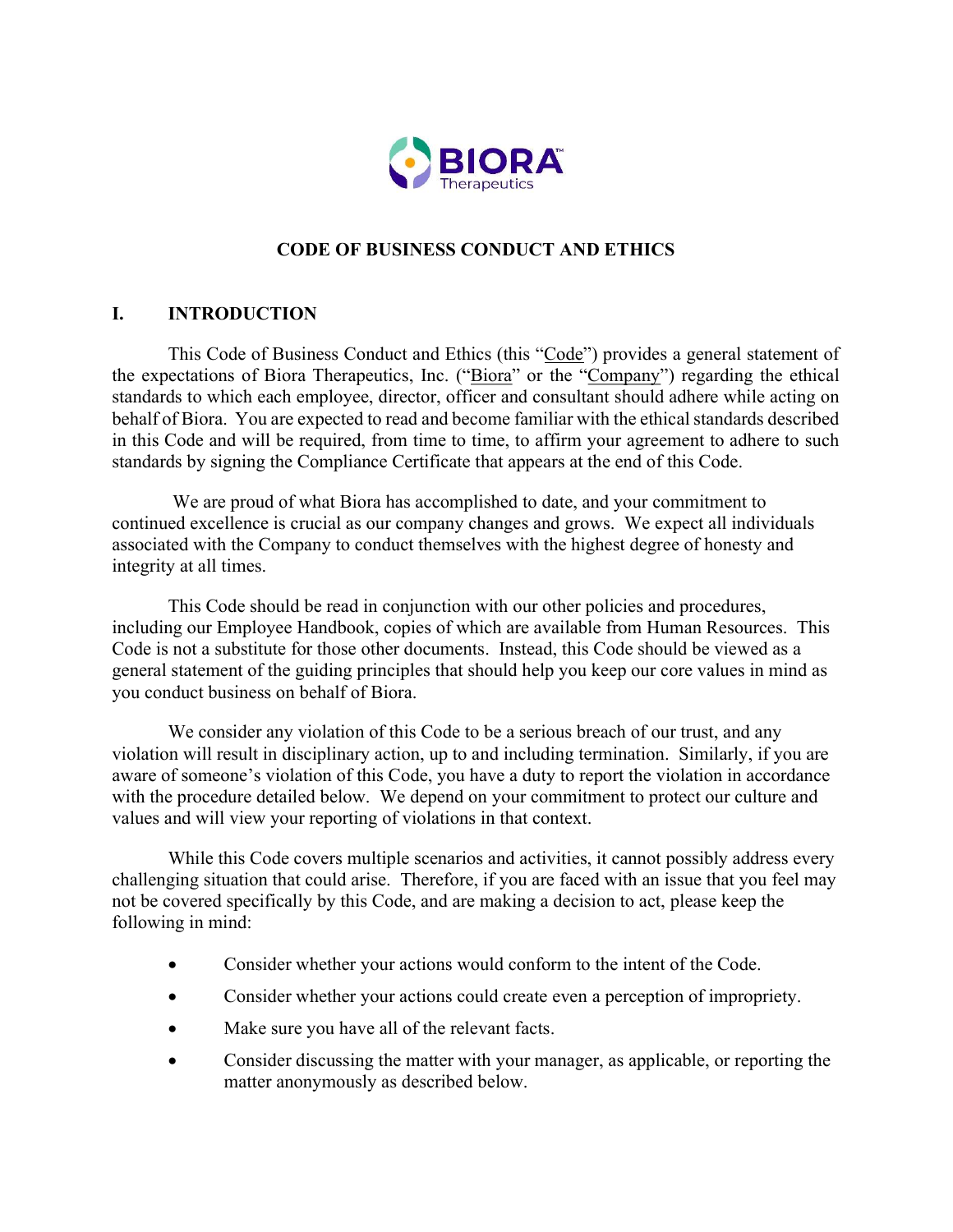Seek help. It is always better to seek assistance before you act, rather than making a preventable mistake.

### II. REPORTING VIOLATIONS

If you know or reasonably believe that there has been a violation of this Code or any other illegal behavior, you must report such violation or illegal behavior to your manager, Human Resources, or the General Counsel. Additionally, employees, consultants and others may report any violations of this Code or any other illegal behavior anonymously through the Company's whistleblower hotline:

- Website: www.progenity.ethicspoint.com
- Phone: 855-458-8345

Failure to report a known or suspected violation of this Code is itself a violation, and may result in disciplinary action up to, and including, termination.

Any employee, officer, director or consultant who obtains information about a Code violation or illegal act has the responsibility to report the matter immediately to one of the above individuals. Biora will not discharge, demote, suspend, threaten, harass or in any manner discriminate or tolerate discrimination or retaliation against any employee, officer, director or consultant for reporting, in good faith, a potential violation, and any manager intimidating or imposing sanctions on any such person for reporting a matter in good faith will be disciplined.

In some locations outside of the United States, anonymous reporting of certain types of issues may not be allowed by local law. If local law prohibits or restricts anonymous reporting, you should reveal your identity when making a report. In those situations, your identity will be kept confidential (unless prohibited by local law), and you will have a right to access and modify your report. If you are in doubt about the requirements of your local law, please contact our Legal Department.

# III. PERSONAL RESPONSIBILITY AND INTEGRITY

### A. Confidential Information and Privacy

Biora holds many types of confidential information that must be carefully safeguarded. Protecting this information is essential to maintaining our relationships with our suppliers, customers and other business partners. In addition, Company information, which includes confidential information and third-party information that Biora has a duty to keep confidential (such as patient and employee information), should not be used other than for its intended use, and documents including such information should be disposed of properly and should not be copied or removed from the work area, except as required for job performance. Company information should never be disclosed to outsiders without specific approval by Biora.

Confidential information includes: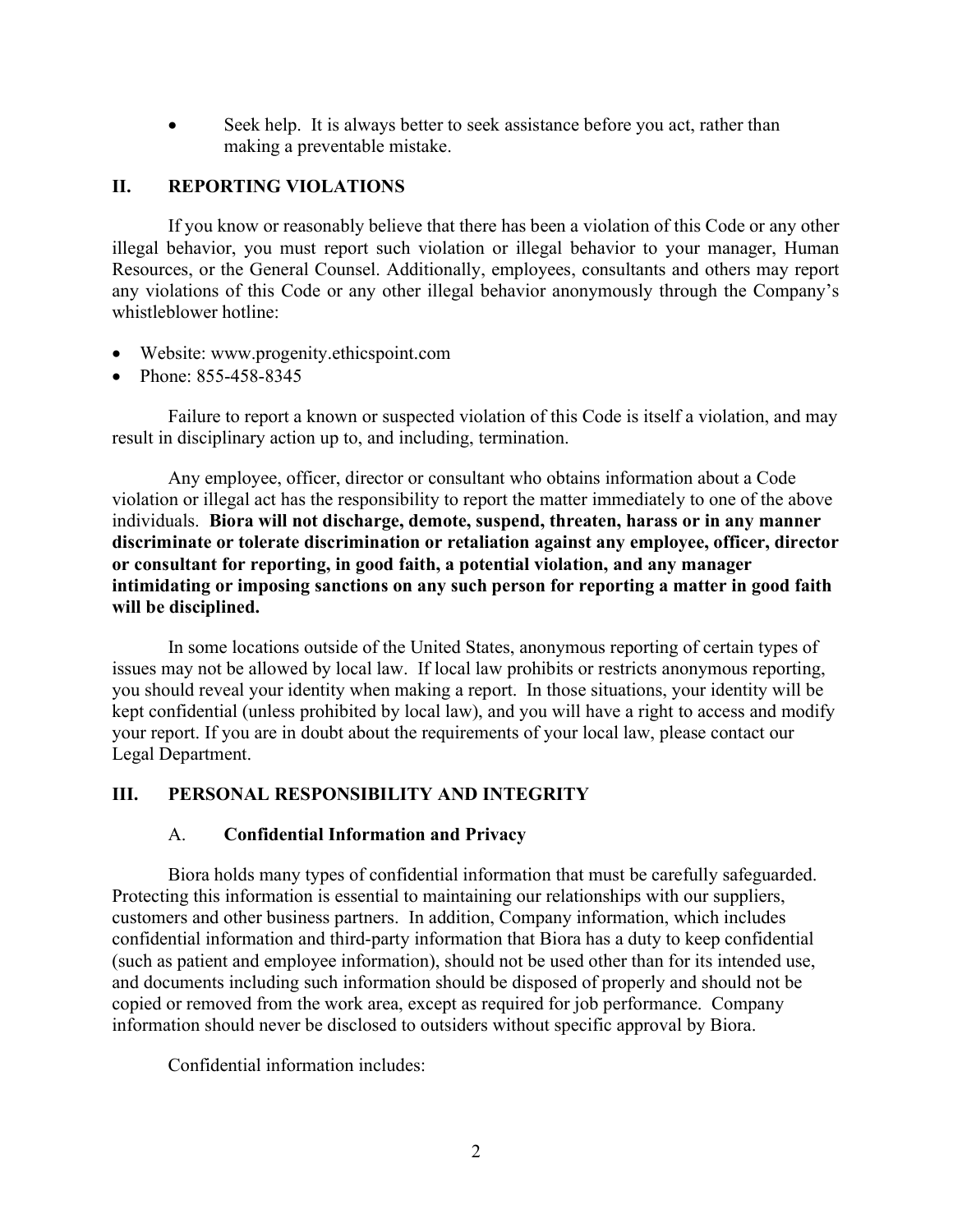- information marked "Confidential," "Private," "For Internal Use Only," or with a similar legend;
- technical or scientific information relating to current and future product candidates, services or research;
- business or marketing plans or projections;
- earnings and other internal financial data;
- personnel information;
- other non-public information that, if disclosed, might be of use to Biora's competitors or harmful to Biora or its business partners; and
- other non-public information that, if disclosed, would violate federal or state securities laws.

In addition, Biora is committed to the handling of patient and employee information in a confidential manner. In the course of the development of new products, and in providing health benefits to its employees, Biora may acquire or maintain certain information about medical conditions, histories or treatments. Such information may be accessed only in connection with a legitimate business purpose of Biora, and all employees, officers, directors and consultants shall maintain the confidentiality and integrity of such information at all times.

# B. Use of Company Systems

The data and other information you use, send, receive and store on Biora's telecommunications equipment (including email, voicemail and the internet) are business records owned by Biora. Therefore, subject to applicable laws and regulations, Biora has the right to access, read, monitor, inspect, review and disclose the contents of, postings to and downloads from all of Biora's information systems. In addition, your use of Biora's systems and equipment reflects on Biora as a whole, and at no time may you use Biora systems or equipment to view, access, store, share, or send illegal, derogatory, harassing or inappropriate information, including obscene, racist, or sexually explicit information, or engage in any activity that violates the intellectual property rights of others. We strongly encourage all employees, officers, directors and consultants to avoid references to Biora on social networking sites or other Internet based communications sites. Please refer to our Employee Handbook, which is incorporated herein by reference, for additional information.

# C. Conflicts of Interest

Employees, officers, directors and consultants should avoid activities that create or give the appearance of a conflict of interest between their personal interests and the Company's interests. A conflict of interest exists when a personal interest or activity of an employee, officer, director or consultant could influence or interfere with that person's performance of duties, responsibilities or commitments to the Company. A conflict of interest also exists when an employee, officer, director or consultant (or member of his or her family) receives an improper personal benefit as a result of his or her position at the Company. Below are some examples that could result in a conflict of interest.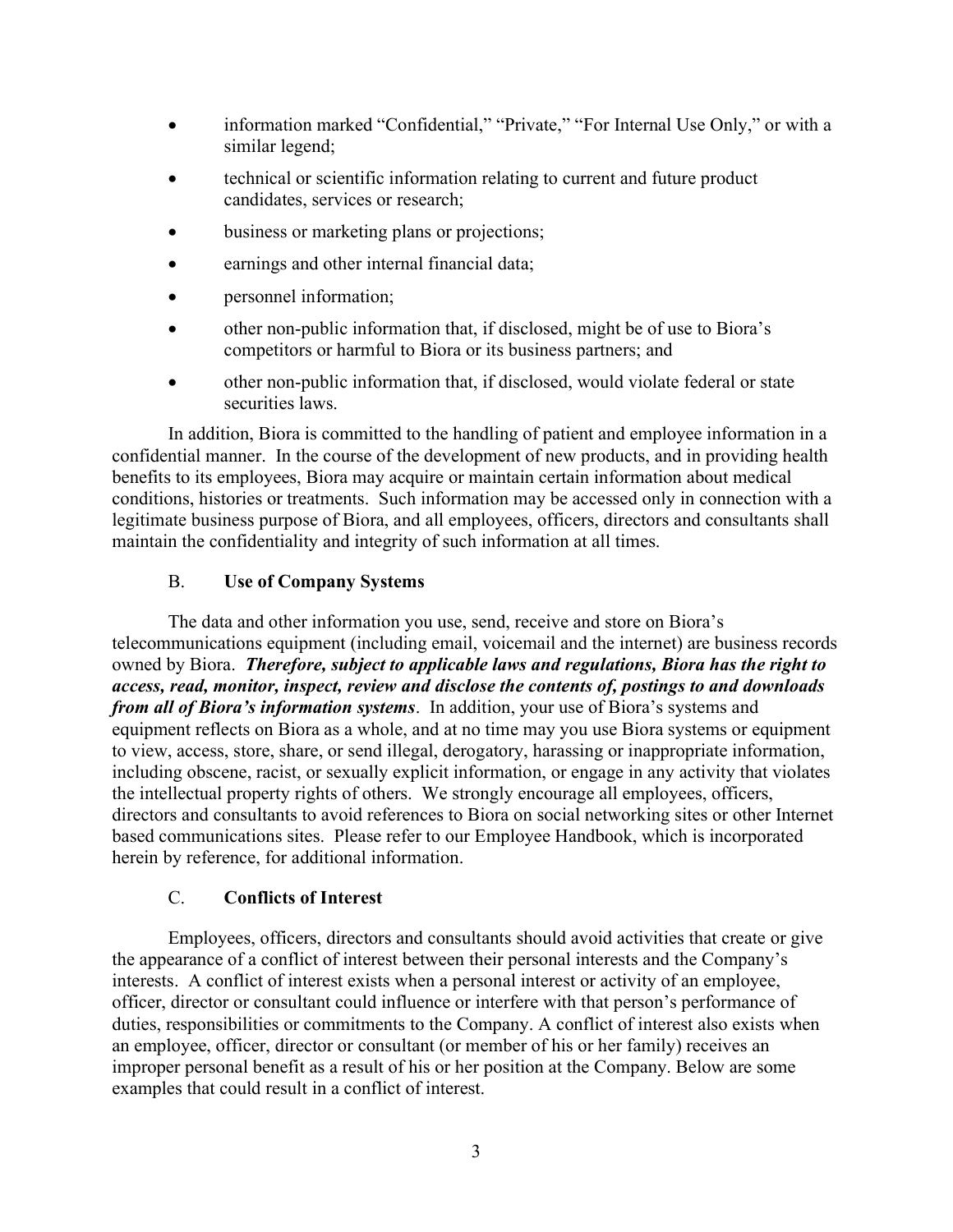- be a consultant to, or an employee, officer, director or consultant of, or otherwise operate an outside business that is a significant competitor, supplier or customer of Biora;
- be a consultant to, or an employee, officer, director or consultant of, or otherwise operate an outside business if the demands of the outside business would materially interfere with the director's, officer's, employee's or consultant's responsibilities to Biora;
- sell or represent products that compete with Biora's products and that are developed or sold by anyone other than Biora;
- take personal advantage or obtain personal gain from an opportunity learned of or discovered during the course and scope of your employment when that opportunity or discovery could be of benefit or interest to Biora;
- have significant financial interest, including direct stock ownership, in any outside business that does or seeks to do a material amount of business with Biora;
- seek or accept any personal loan or services from any such outside business, except from financial institutions or service providers offering similar loans or services to third parties under similar terms in the ordinary course of their respective businesses;
- accept any personal loan or guarantee of obligations from Biora, except to the extent such arrangements are legally permissible; or
- conduct business on behalf of Biora with immediate family members, which include spouses, children, parents, siblings and persons sharing the same home whether or not legal relatives.

Whether or not a conflict of interest exists or will exist can be unclear. Employees who have questions about a potential conflict of interest or who become aware of an actual or potential conflict must discuss the matter with their manager, the head of Human Resources, or the General Counsel; directors will discuss such matters with the Board of Directors. Executive officers must consult and seek prior approval of potential conflict of interest transactions exclusively from the Board of Directors.

For avoidance of doubt, a director affiliated with a venture capital or other investment firm shall not be presumed to have a conflict of interest due to such venture capital or investment firm or the director acting on its behalf conducting normal activities.

# D. Proper Use of Corporate Assets

The Company's assets shall be used for their intended business purposes. Personal use of Biora's funds or property, including charging personal expenses as business expenses, inappropriate reporting or overstatement of business or travel expenses, and inappropriate usage of company equipment or the personal use of supplies or facilities without advance approval from an appropriate officer of Biora shall be considered a breach of the Code.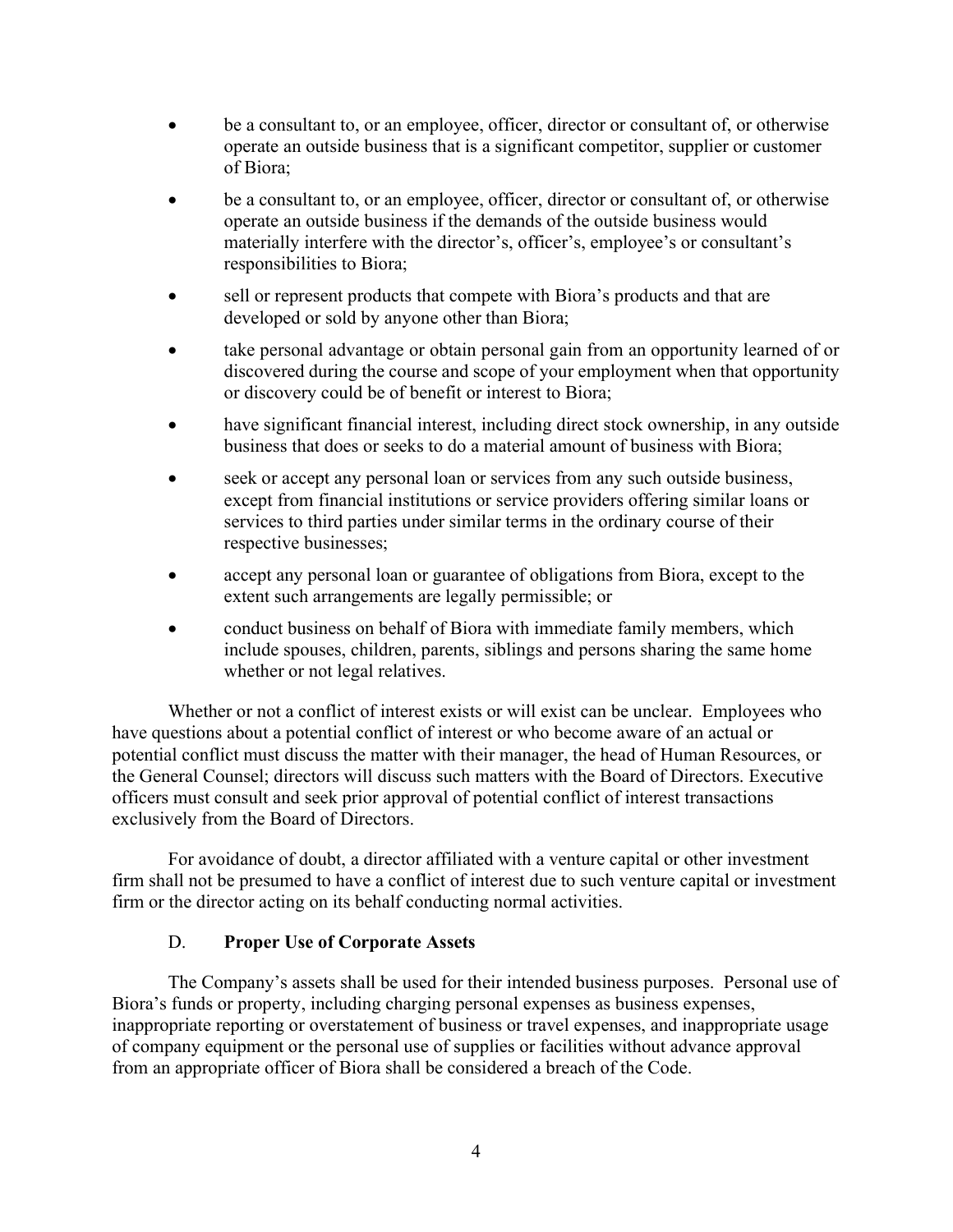# IV. LEGAL REQUIREMENTS

### A. Regulatory Compliance

As participants in the heavily regulated healthcare industry, adherence to regulatory compliance principles and procedures is among our highest priorities.

We have a goal of developing products of the highest quality possible. We also are sensitive to the special considerations involved in conducting scientific and clinical research. Therefore, we have developed policies and procedures to ensure that this research is conducted effectively and legally. This means that our research procedures must abide by applicable regulatory requirements and be conducted with respect for the research participants involved.

Finally, we are committed to sharing helpful and accurate information on our products. Our advertising and promotional efforts in conjunction with our business partners must conform to applicable regulations.

### B. Gifts

It is against Biora policy for an employee, officer, director or consultant of the Company to offer anything of value to an existing or potential clinical investigator, IRB, patient or other party that would inappropriately influence the design, conduct, enrollment or outcome of clinical studies. Similarly, it is against Biora policy for an employee, officer, director or consultant to offer anything of value to an existing or potential customer that would inappropriately influence that consumer to select a Biora product. Recognizing this concern, Biora supports and acknowledges the standards and guidelines established by industry and professional groups applicable to our relationships with these health care providers.

There are similar concerns involving potential conflicts of interest in other external business relationships. Generally, giving or receiving gifts, meals or entertainment involving our external business relationships should meet all of the following criteria:

- they do not violate applicable law or fail to comply with any Biora policy, including Biora's compliance policies administered by the Company's Compliance Committee;
- they do not constitute a bribe, kickback, or other improper payment;
- they have a valid business purpose;
- they are appropriate as to time, place, and value (modest; not lavish or extravagant);
- they are infrequent; and
- they do not influence or appear to influence the behavior of the recipient.

Gifts of cash or marketable securities may not be given or accepted regardless of amount.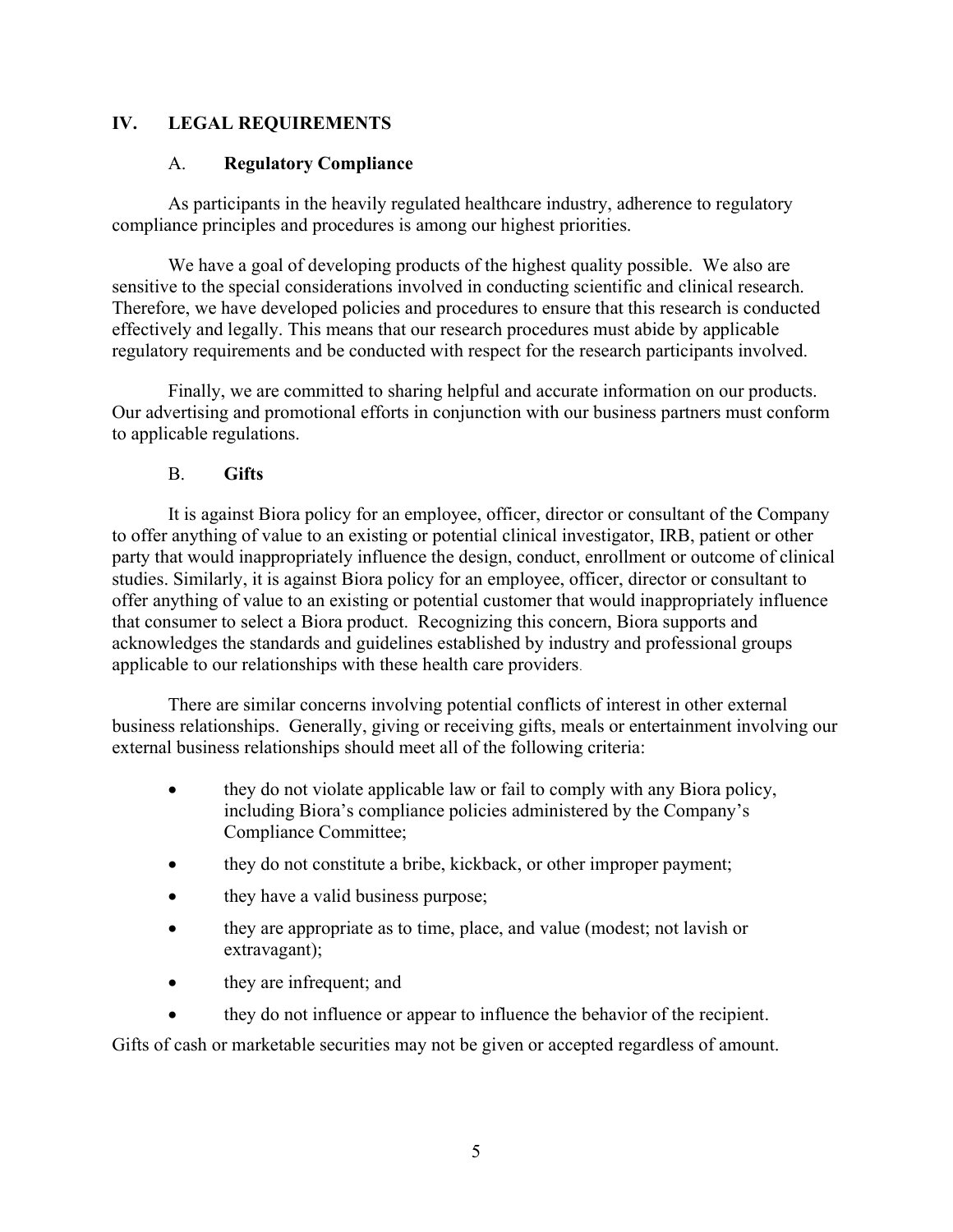#### C. Dealing with Government Officials

All dealings with government officials, including, but not limited to lobbying, political contributions to candidates, and meeting with government agencies, shall be in accordance with all applicable national, state, and local laws and regulations in each country in which Biora conducts business (and shall comply with the Foreign Corrupt Practices Act (the "FCPA"), as set forth below).

No employee, officer, director or consultant shall offer or promise a payment or reward of any kind, directly or indirectly, to any federal, state, local, or foreign government official (i) for or because of an official act performed or to be performed by that official; or (ii) in order to secure preferential treatment for Biora or its employees. No employee, officer, director or consultant shall offer or promise any federal, state, local, or foreign government official gifts, entertainment, gratuities, meals, lodging, travel, or similar items that are designed to influence such officials. Further, because of the potential for misunderstanding, no employee, officer, director or consultant of Biora may confer gifts, special favors, gratuities or benefits to such an official even if there is no matter pending before that official. Biora also strictly prohibits any employee, officer, director or consultant from making any payment or providing a thing of value if the person knows, or reasonably believes or suspects that any portion of the payment or thing of value will be offered, given or promised, directly or indirectly, to any government official.

It is our policy to cooperate fully with all legal and reasonable government investigations. Accordingly, Biora employees, officers, directors and consultants shall comply with any and all lawful requests from government investigators and, consistent with preserving the Company's legal rights, shall cooperate in lawful government inquiries. No employee, officer, director or consultant shall make a false or misleading written or oral statement to a government official with regard to any matter involving a government inquiry into Biora matters.

Persons shall contact the General Counsel when presented with any such government request or inquiry prior to responding to such inquiry. Persons with questions about contacts with government officials should seek guidance from the General Counsel.

### D. Foreign Corrupt Practices Act

All employees and all other individuals working on behalf of Biora must comply with the FCPA, which sets forth requirements for the Company's relationships with non-U.S. government representatives, which in many countries include individuals who would not be deemed government representatives in the United States (e.g., medical professionals and employees of educational institutions). It is important to note that these limitations apply with respect to a government representative at any level and not only with respect to senior or policy-making roles. As a U.S.-based company, Biora is required to adhere to all standards set forth in the FCPA regardless of the nationality or overseas location of the individual acting on behalf of Biora, whether an employee, officer or third party.

The FCPA requires that relations between U.S. businesses and foreign government representatives conform to the standards that exist in the United States, even if a different business ethic is prevalent in the other country. Accordingly, no employee or third-party person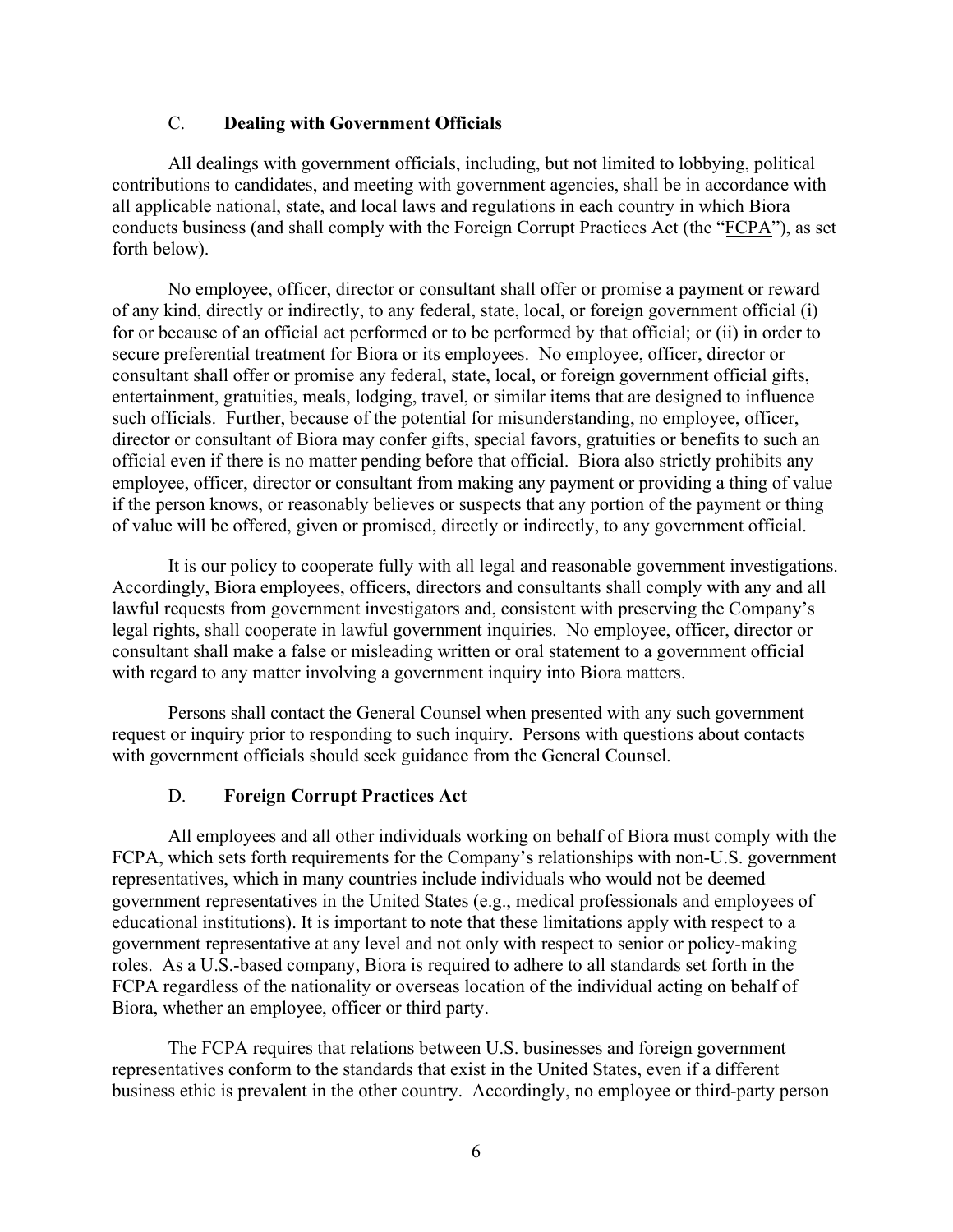or enterprise acting on behalf of Biora, directly or indirectly, may offer a gift, payment or bribe, or anything else of value, whether directly or indirectly, to any foreign official, foreign political party or party official, or candidate for foreign political office for the purpose of influencing an official act or decision or seeking influence with a foreign government in order to obtain, retain, or direct business to Biora or to any person or to otherwise secure an improper advantage. In short, such activity cannot be used to improve the business environment for Biora in any way. Thus, even if such payment is customary and generally thought to be legal in the host country, it is forbidden by the FCPA and violates U.S. law, unless it is a reasonable and bona fide expenditure, such as entertainment or travel and lodging expenses, that is directly related to (a) the promotion, demonstration, or explanation of products or services or (b) the execution or performance of a contract with a foreign government or government agency, and the payment was not made for an improper purpose.

As in the case under U.S. law, even inexpensive gifts to government or political party officials, such as tickets to sporting events, may constitute a violation of the FCPA. If questions arise with respect to expenses to be incurred on behalf of foreign officials, consult with the General Counsel before Biora pays or agrees to pay such expenses.

Some "expediting" payments are authorized under the FCPA. Such payments must be directly related to non-discretionary conduct by lower level bureaucrats and unrelated to efforts by a company to obtain significant concessions, permits, or approvals. Examples include processing of visas and work orders, mail delivery, or loading and unloading of cargo. Such payments do not include payments of any kind relating to terms of continuing or new business agreements. Consult with the General Counsel prior to making or authorizing any proposed expediting payment.

A violation of the FCPA can result in criminal and civil charges against Biora, its officers, its managers, and the individuals involved in the violation, regardless of the person's nationality or location.

# E. Inside Information

While at Biora, you may also come into contact with another form of information that requires special handling and discretion. Inside information is material, non-public information about Biora or another company that, if made public, would be reasonably expected to affect the price of a company's securities or investment decisions regarding the purchase or sale of such securities. Employees and all other individuals working on behalf of Biora must never use inside information to obtain any type of personal advantage, and should not disclose inside information to any third parties without the prior approval of senior management.

### F. Public Disclosure Obligations

Biora's business affairs are also subject to certain internal and external disclosure obligations and recordkeeping procedures. We are committed to providing full, fair, accurate, timely and understandable disclosure in all reports and documents filed with, or submitted to, the Securities and Exchange Commission and in all other public communications and to ensuring proper and effective internal controls. Only with reliable records and clear disclosure procedures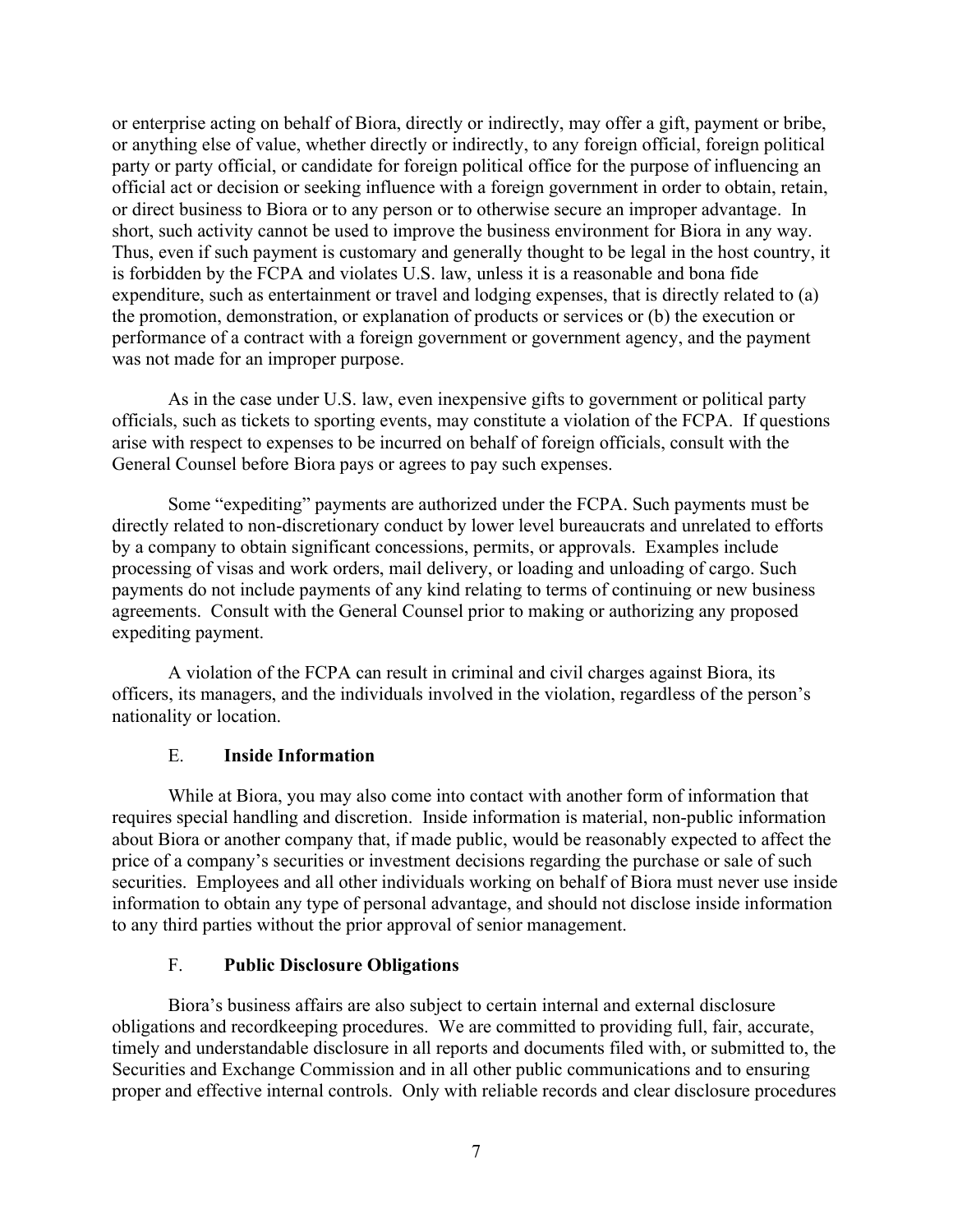can we make informed and responsible business decisions. When disclosing information to the public, it is our policy to provide consistent and accurate information. To maintain consistency and accuracy, specific company spokespersons are designated to respond to questions from the public. Only these individuals are authorized to release information to the public at appropriate times. All inquiries from the media or investors should be forwarded immediately to the Company's Chief Financial Officer. The Company's Chief Financial Officer and the Company's Disclosure Committee must approve all press releases, speeches, publications, or other official Company disclosures in advance.

We take seriously the reliance our investors place on us to provide accurate and timely information about our business. In support of our disclosure obligations, it is our policy to always:

- comply with generally accepted accounting principles;
- maintain a system of internal accounting and disclosure controls and procedures that provides management with reasonable assurances that transactions are properly recorded and that material information is made known to management;
- maintain books and records that accurately and fairly reflect transactions; and
- prohibit establishment of material undisclosed or unrecorded funds or assets.

### G. Environmental Matters

Biora is committed to operating its business in a manner that protects the environment as much as possible, and is further committed to compliance with all applicable environmental laws, regulations, and industry best practices, such as those that affect hazardous waste disposal, emissions and water purity. You are expected to be aware of environmental issues and to maintain compliance with all internal environmental policies.

### H. Prohibition Against Discrimination, Equal Opportunity Employment

Biora is committed to maintaining the highest integrity in our work environment. Our employees must comply with all applicable employment laws and our policies addressing workplace conduct. We base hiring, promotions and performance management decisions on qualifications and job performance. Biora's policy is to treat each employee and job applicant without regard to race, color, age, sex, religion, national origin, sexual orientation, ancestry, veteran status or any other category protected by law. Employees must refrain from acts that are intended to cause, or that do cause, unlawful employment discrimination. Biora also accommodates qualified disabled employees and applicants consistent with applicable laws.

Biora prohibits harassment in the workplace, including but not limited to sexual harassment. Consistent with this policy, we will not tolerate harassment by any of our employees, customers, or other third parties. Harassment includes verbal or physical conduct which threatens, offends or belittles any individual because of his or her gender, race, color, age, religion, national origin, sexual orientation, ancestry, veteran status or any other category protected by law. Retaliation against an employee for alleging a complaint of harassment or discrimination or for participating in an investigation relating to such a complaint will also not be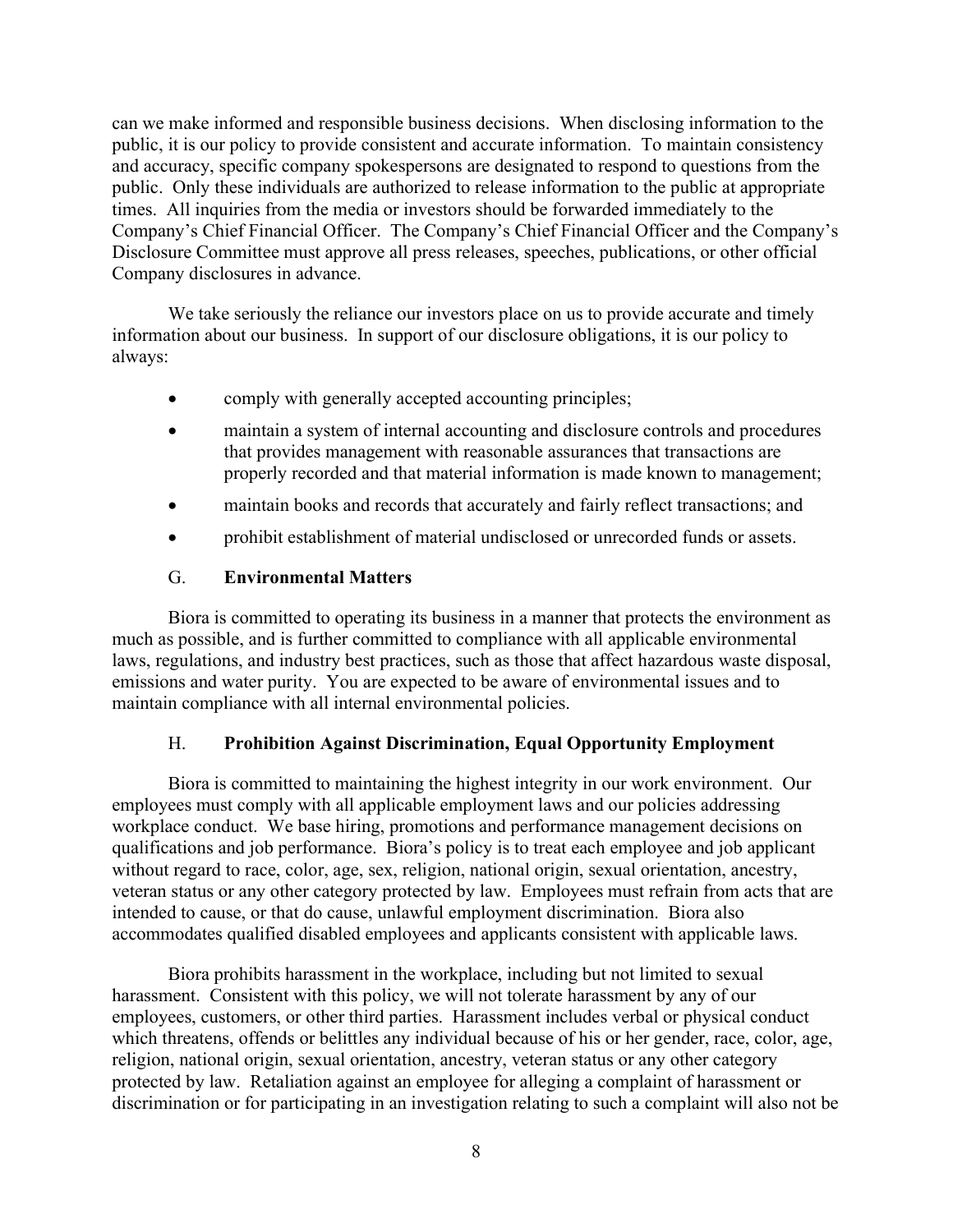tolerated. Please refer to our Employee Handbook, which is incorporated herein by reference, for more information, including procedures for reporting incidents of harassment to management.

### I. Health and Safety

Biora is committed to providing a safe and healthy work environment for its employees, and all other individuals working on behalf of Biora. Biora also recognizes that the responsibilities for a safe and healthy work environment are shared with you. Biora will continue to establish and implement appropriate health and safety policies that managers and their employees are expected to uphold at all times. Employees and all other individuals working on behalf of Biora are expected to conduct their work in a safe manner in compliance with all Biora policies, and report all safety or health concerns to your manager or Human Resources.

Part of providing a safe and healthy environment is the prohibition of illegal drugs or alcohol (except when alcohol is pre-approved for special Biora-sponsored events) on the premises. Individuals who consume alcohol at such events do so at their own risk. In addition, you are expected to avoid excessive consumption of alcohol at any Biora-sponsored event, and will be asked to leave an event at which you are violating this requirement. You also may be subject to other disciplinary measures.

# V. AMENDMENTS AND WAIVERS OF THIS CODE

This Code applies to all Biora employees, officers, directors and consultants. Please contact the General Counsel if you believe that a waiver under a provision of this Code is warranted. There shall be no substantive amendment or waiver of any provision of this Code except by a vote of the Board of Directors, which will ascertain whether an amendment or waiver is appropriate and ensure that any amendment or waiver is accompanied by appropriate controls designed to protect the Company. Any such waiver of a provision of this Code shall be evaluated to determine whether timely public disclosure of such waiver is required under the rules and regulations of the Securities and Exchange Commission or applicable exchange listing standards.

Biora reserves the right to amend any provision of this Code at any time, subject to the requirements for approval set forth above.

This Code is not an employment contract. By issuing this Code, Biora has not created any contractual rights.

Adopted by the Board of Directors on May 6, 2020